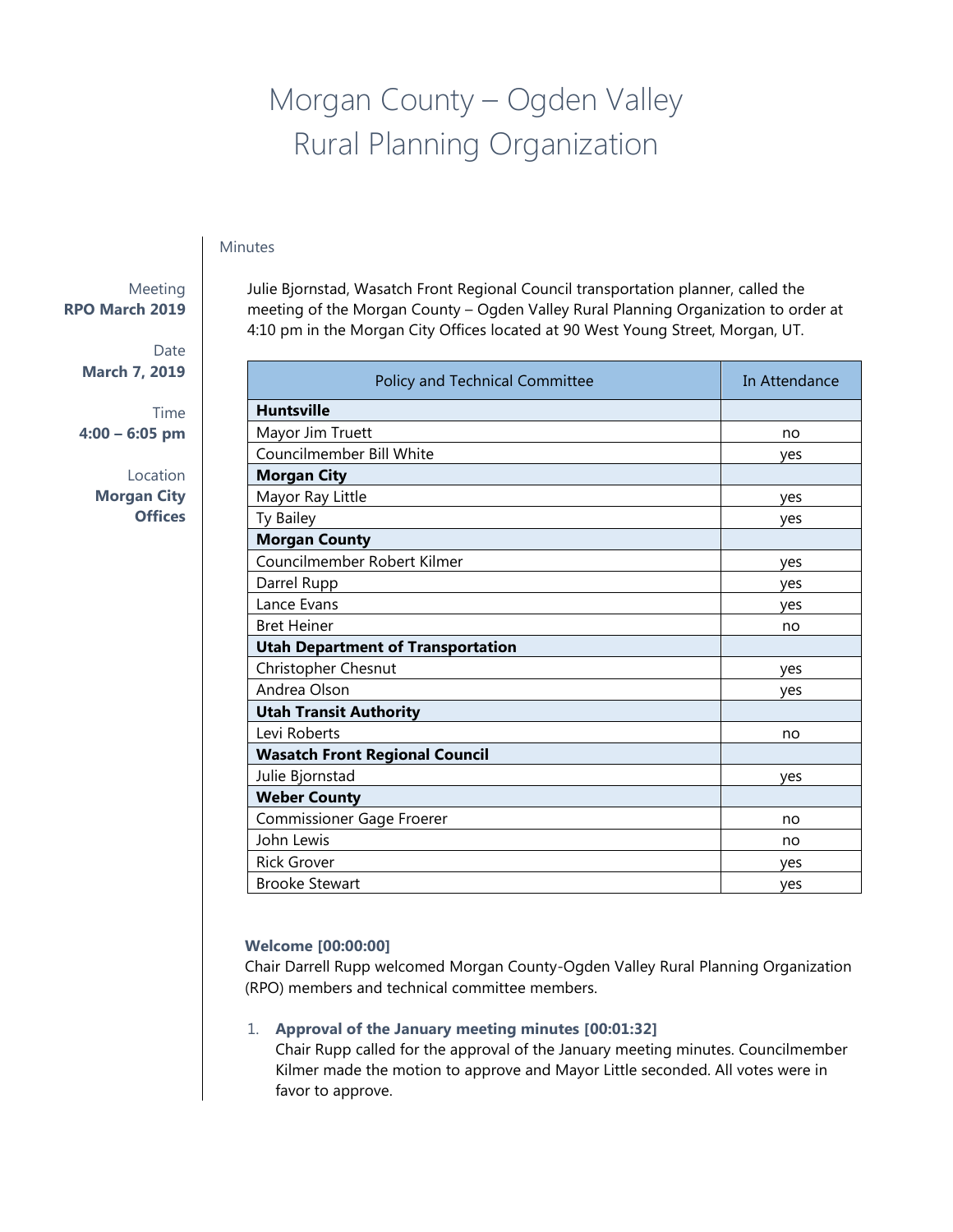#### 2. **Opportunity for public comment [00:02:00]**

Chair Rupp opened the meeting up for public comment. There were no public comments.

#### 3. **Project cost and funding options [00:02:19]**

Julie Bjornstad led a review on project cost estimations and their designations based on scorings. For the Lost Creek Road project, it was desired to leave on boat launching, remove the bike lane portion, and move it to near-term plans. The Young Street Bridge project will begin construction in October 2020 and be moved to nearterm. They want to extend into the Mickelson Mile. It would be in the county area as soon as it gets to the Fairground across the river. They would like to get to the new ball fields to connect to other facilities.

A discussion on the cost of the Mountain Green interchange occurred. The project was listed at \$47 million, but a member of the committee believed the number to be closer to \$90 million. It was concluded that the \$90 million was a phased cost with inflation. Another discussion occurred on the State Street interchange and Julie Bjornstad mentioned the need to improve the site and move the ramp forward. Andrea will get back to the RPO about what the UDOT Region has discussed with the Croydon and State Street projects.

A question was asked about the Huntsville Roundabout. Julie Bjornstad stated that although no official plans have been made, it was previously listed as a need. The Croydon project was also briefly mentioned.

One of the committee members stated that each meeting they feel like they are trying to figure out the projects suggested because they sometimes have been suggested by previous committee members or because these projects are discussed rarely. A suggestion was made to create better descriptions for each project and then send it back out. A committee member recommended that the scoring system while important should not be the only criteria for completing projects. Overall cost and funds available need to be considered.

Brief discussion of Scenic Byways ensued. The Scenic Byway committee has not been established yet. Tina Cannon is the contact still.

A list of options of potential funding was presented and each grant was briefly discussed.

#### 4. **Local option sales tax options [00:30:02]**

A discussion of the local option sales tax occurred. Julie Bjornstad explained the different quarters, how funds can be spent, and by whom. She explained that the  $4<sup>th</sup>$ quarter option is the best option for the city. A committee member stated that the city encouraged the county to adopt the  $4<sup>th</sup>$  quarter.

#### 5. **Local corridor preservation funds [00:41:30]**

Julie Bjornstad explained a background of the corridor preservation fund and how the funds can be spent. Money can be used for buying right-of-way, paying debts that were issued to finance a project allowed by the corridor preservation fund, property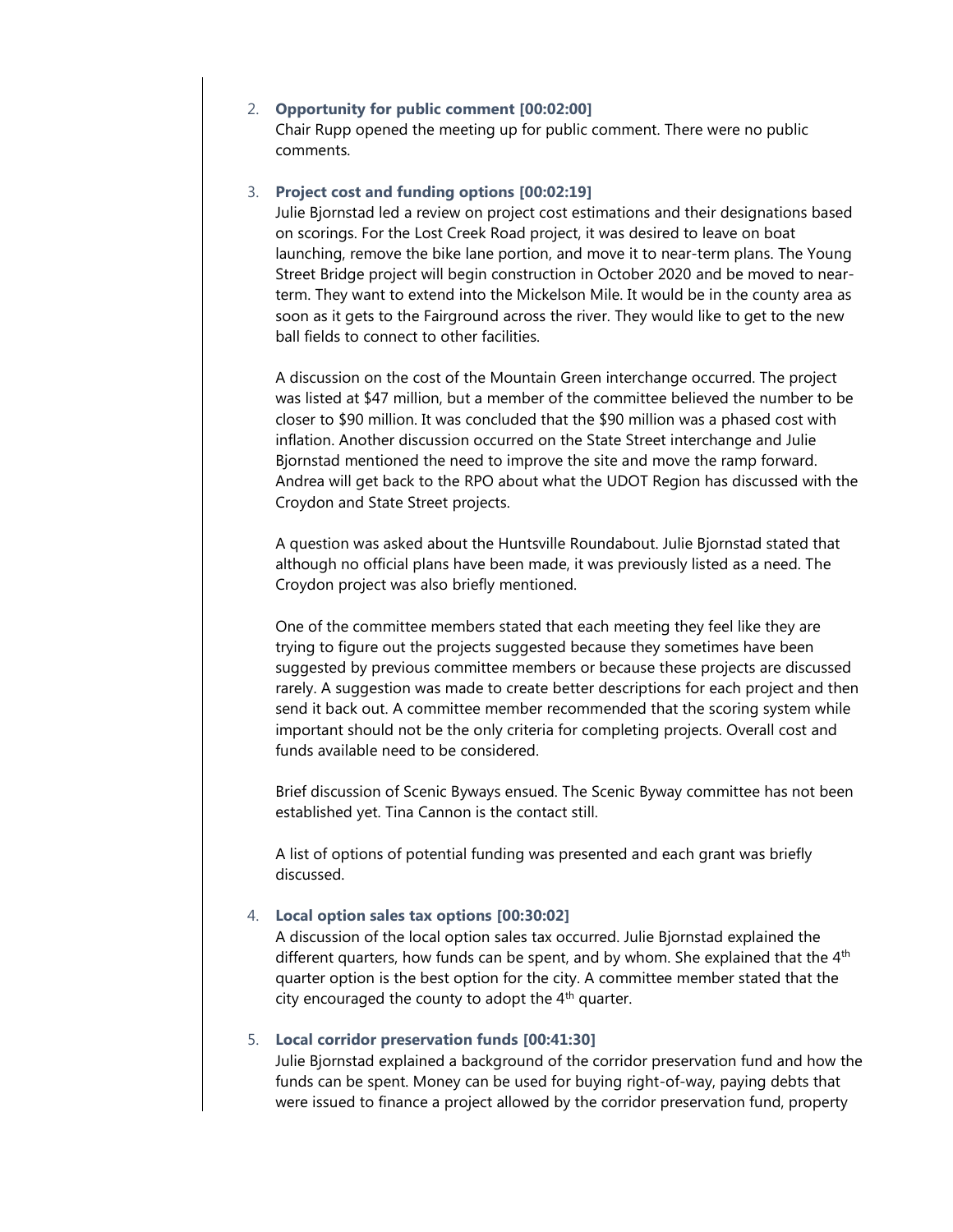maintenance, project planning, or to set up a revolving loan fund. More research needs to be done and a discussion needs to occur with the auditor over the use of the revolving loan fund. For Morgan, up to 50% of the funds can be used for construction, operation, or maintenance and then an additional 20% can be used for planning.

Julie Bjornstad discussed how other counties in the state use their corridor preservation funds. Most use it for right-of-way acquisition and planning studies. However, she shared Box Elder's corridor preservation fund prioritization guidelines for construction and maintenance.

### 6. **Legislative updates [00:57:55]**

Julie Bjornstad mentioned legislation that would pertain or be of interest to the committee. Discussion ensued on local option sales tax, transportation, affordable housing, and other bills.

## 7. **UDOT project updates [01:11:20]**

Andrea Olson discussed work on SR-158 and the Pineview Loop Pathway. UDOT is planning on widening the shoulders along SR-158 in the Fiscal Year 2020 to better accommodate active transportation. This 1.5 miles project already has \$300,000 in funding. They plan to complete engineering and environmental work this summer in preparation for construction next summer. UDOT has programmed TAP funds for work on the Pineview Loop Pathway. Applications for 2021 R1 TAP will be sought this fall.

Related projects were mentioned at Stoddard bridge and Croydon. The Stoddard bridge phase 1 is complete. The Croydon project went up \$900,000.

A brief discussion on the land uses around the Mountain Green interchange occurred. Consultants have run travel models and will come back out to the county in May with final results. There is single-family development on the west side of the UDOT purchase (80-100) and there are 108 apartments proposed on the east side. There is no commercial/office area in this phase, but might be potentially there or nearby later on.

A discussion on Wasatch Peaks occurred. The access will be off Peterson interchange and a secondary access will be provided. They are proposing 750 housing units and their transportation studies show little to no impact.

A brief discussion occurred on  $2<sup>nd</sup>$  homes and appropriate tax structures. Having parttime residents who benefit from the city's amenities, but who are not invested in the community has been difficult for Huntsville.

## 8. **RPO next steps [01:30:40]**

Julie Bjornstad stated steps that the RPO could do to implement plans and previous studies. The RPO has guaranteed funding through the end of 2020. Ty Bailey said that navigating UDOT is difficult for a small community. Having the connection with UDOT is essential to potential growth in the future. Darrel Rupp said that UDOT should be at the table so that the RPO can hear what opportunities even exist within its boundaries. The RPO is still learning what UDOT can offer and trying to understand it